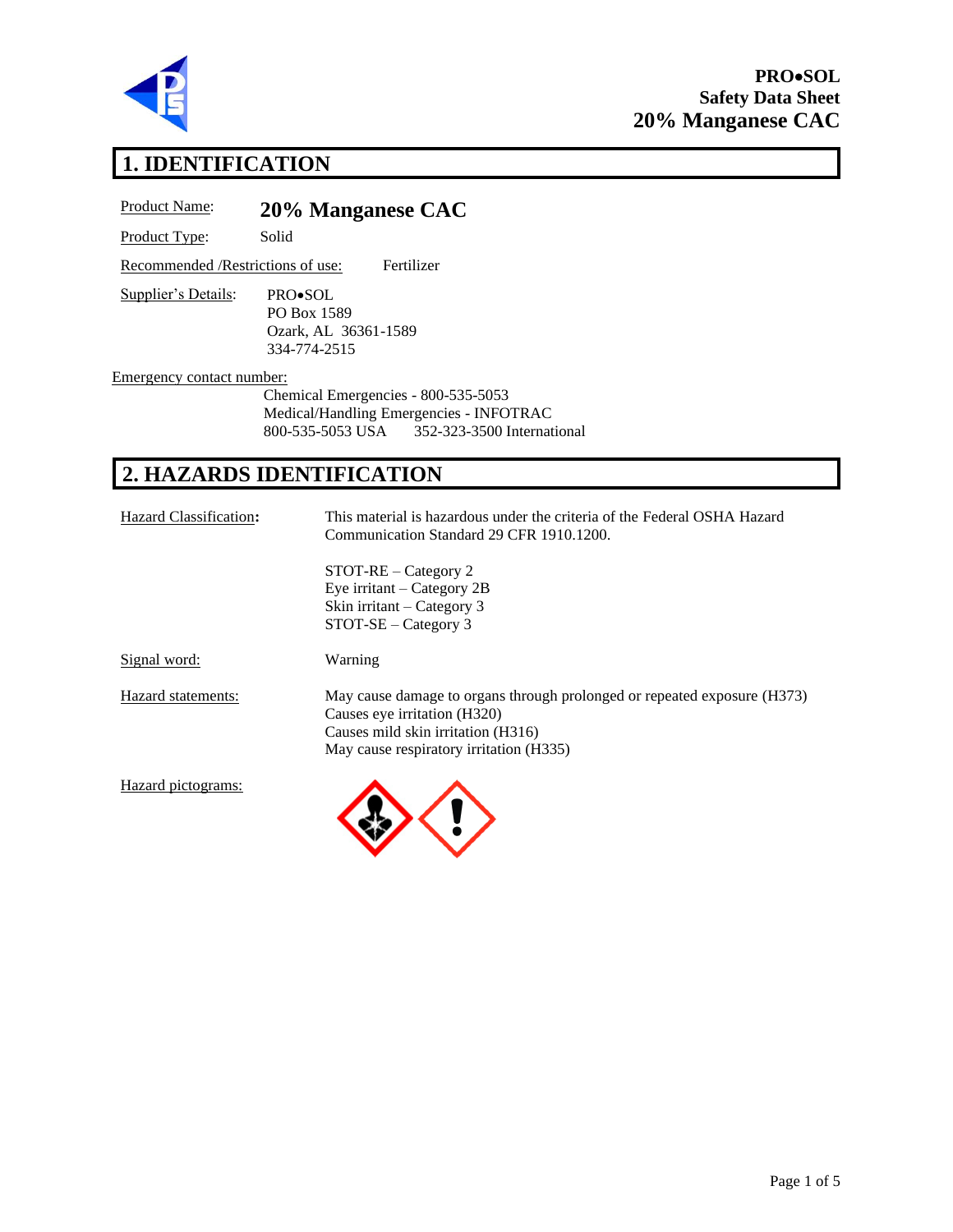

| Precautionary statements:                             |                                                                                      |  |  |
|-------------------------------------------------------|--------------------------------------------------------------------------------------|--|--|
| Prevention                                            | Keep out of reach of children.                                                       |  |  |
|                                                       | Do not breather and avoid breathing dust.                                            |  |  |
|                                                       | Wash skin thoroughly after handling.                                                 |  |  |
|                                                       | Use only outdoors or in a well-ventilated area.                                      |  |  |
| Response                                              | IF IN EYES: Rinse cautiously with water for several minutes. Remove contact          |  |  |
|                                                       | lenses, if present and easy to do. Continue rinsing. If eye irritation persists: Get |  |  |
|                                                       | medical advice.                                                                      |  |  |
|                                                       | IF INHALED: Remove victim to fresh air and keep at rest in a position comfortable    |  |  |
|                                                       | for breathing. Call a doctor if you feel unwell.                                     |  |  |
|                                                       | If skin irritation occurs: Get medical advice.                                       |  |  |
|                                                       | Get medical advice if you feel unwell.                                               |  |  |
| Storage                                               | Store in a well-ventilated place. Keep container tightly closed. Store locked up.    |  |  |
| Disposal                                              | Dispose of contents/container to an approved waste disposal.                         |  |  |
| Other hazards:                                        | None identified.                                                                     |  |  |
| Other hazards not contributing to the classification: | Spill area may be slippery.                                                          |  |  |

Unknown components with acute toxicity: None.

### **3. COMPOSITION/INFORMATION ON INGREDIENTS**

This product is a mixture

| Chemical name/component | CAS#      | Concentration |
|-------------------------|-----------|---------------|
| Manganese Sulfate       | 7785-87-7 | $> 60 - 75\%$ |
| Citric Acid             | 77-92-9   | $>20 - 35\%$  |
| Sucrose                 | $57-50-1$ | $>5 - 20\%$   |

#### **4. FIRST-AID MEASURES**

Description of first aid measures:

Eye Contact - If in eyes: Flush with water for 15 minutes. Call a doctor for treatment if irritation persists. Skin Contact - If on skin: Wash thoroughly with soap and water. Launder clothing before reuse. Inhalation - If inhaled: Remove affected person from source of exposure. Call 911 if breathing is difficult. Ingestion - If ingested: Do not induce vomiting. Get medical attention. Have the product label with you when calling a doctor or going for treatment.

Indication of any immediate medical attention and special treatment needed: No additional information available.

#### **5. FIRE-FIGHTING MEASURES**

#### Extinguishing media:

| Suitable extinguishing media:                             | Water fog, foam or spray, dry chemical, carbon dioxide, sand                                         |
|-----------------------------------------------------------|------------------------------------------------------------------------------------------------------|
| Unsuitable extinguishing media:                           | None                                                                                                 |
| Special hazards arising from the<br>substance or mixture: | Material is not combustible. Product packaging is not self-ignitable, but may<br>support combustion. |
| Advice for firefighters:                                  |                                                                                                      |
| Firefighting instructions:                                | Use extinguishing media appropriate for the surrounding materials.                                   |
| Protection during                                         | Wear appropriate protective equipment and self-contained breathing apparatus                         |
| firefighting:                                             | (SCBA) with a full face-piece operated in positive pressure mode.                                    |
| Other information:                                        | Do not allow run-off from fire-fighting to enter drains or water courses.                            |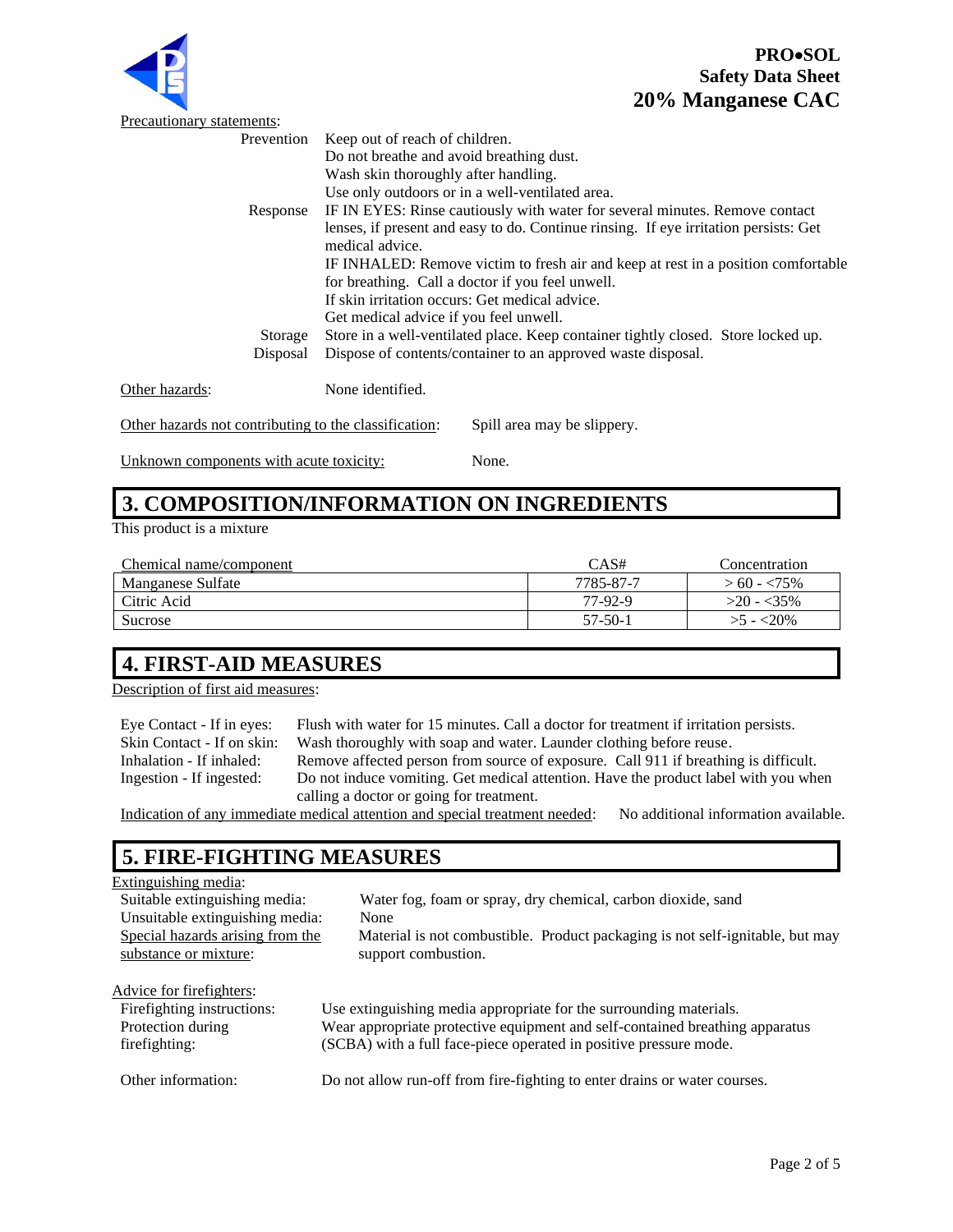

# **6. ACCIDENTAL RELEASE MEASURES**

Personal precautions, protective equipment, and emergency procedures:

Use protective equipment to prevent contact with skin and eyes or inhalation of dust. Use site specific emergency procedures if product is released. Prevent entry to sewers and public surface waters per site specific containment procedures.

Methods and material for containment and cleaning up:

Use mechanical means. Store material in suitable containers for recycle or disposal. Minimize dust generation.

#### **7. HANDLING AND STORAGE**

| Precaution for safe handling: | Avoid contact with skin and eyes. After handling, wash hands thoroughly with |
|-------------------------------|------------------------------------------------------------------------------|
|                               | soap and water. Avoid generating and breathing dust. Wash before eating and  |
|                               | drinking.                                                                    |
| Safe Storage conditions:      | Store in a dry, cool, and well-ventilated area. Protect from weather.        |
| Incompatible materials:       | Strong alkaline or acid compounds.                                           |

#### **8. EXPOSURE CONTROL/PERSONAL PROTECTION**

Exposure limits are listed below, if they exist:

| Component                      | Regulation    | Type of listing | Value/Notation                           |
|--------------------------------|---------------|-----------------|------------------------------------------|
| $Dust - inhalable \ particles$ | ACGIH         | TWA             | $10 \text{ m}$ g/ m $^3$                 |
| $Dust$ – respirable particles  | ACGIH         | TWA             | $3 \text{ mg/m}^3$                       |
| Manganese compounds            | ACGIH / NIOSH | TWA             | $0.02 \text{ mg/m}^3 / 1 \text{ mg/m}^3$ |

| Engineering controls:         | Use adequate ventilation to prevent exposure.                                |  |
|-------------------------------|------------------------------------------------------------------------------|--|
| Personal protective measures: |                                                                              |  |
| Hand protection:              | Wear suitable protective gloves to prevent direct exposure.                  |  |
| Eye protection:               | Safety glasses with side shields or tight fitting goggles.                   |  |
| Skin and body protection:     | Wear long sleeved clothing or other suitable clothing to prevent skin        |  |
|                               | exposure.                                                                    |  |
| Respiratory protection:       | Where dust is generated and appropriate engineering controls cannot          |  |
|                               | maintain acceptable levels, use appropriate respiratory protection equipment |  |
|                               | to prevent inhalation of materials.                                          |  |
| Special requirements for PPE, | No specialty PPE requirements beyond those previously identified.            |  |

protective clothing or respirators:

# **9. PHYSICAL AND CHEMICAL PROPERTIES**

| Physical state:               | Solid                       | Vapor pressure:        | <b>NA</b>                |
|-------------------------------|-----------------------------|------------------------|--------------------------|
| Color:                        | White                       | Vapor density:         | <b>NA</b>                |
| Odor:                         | <b>Odorless</b>             | Relative density       | $74$ lbs/ft <sup>3</sup> |
| Odor threshold:               | NA                          | Solubility:            | 100% soluble in water    |
| $pH$ :                        | 1.5-2.5 at 5% concentration | Partition coefficient: | <b>NA</b>                |
| Melting point/freezing point: | <b>NA</b>                   | Auto ignition temp:    | <b>NA</b>                |
| Initial boiling point/range:  | <b>NA</b>                   | Decomposition temp:    | <b>NA</b>                |
| Flashpoint:                   | <b>NA</b>                   | Viscosity:             | <b>NA</b>                |
| Evaporation rate:             | <b>NA</b>                   |                        |                          |
| Flammability (solid gas):     | <b>NA</b>                   |                        |                          |
| Upper/lower flammability or   | <b>NA</b>                   |                        |                          |
| explosive limits:             |                             |                        |                          |

Other information: No additional information.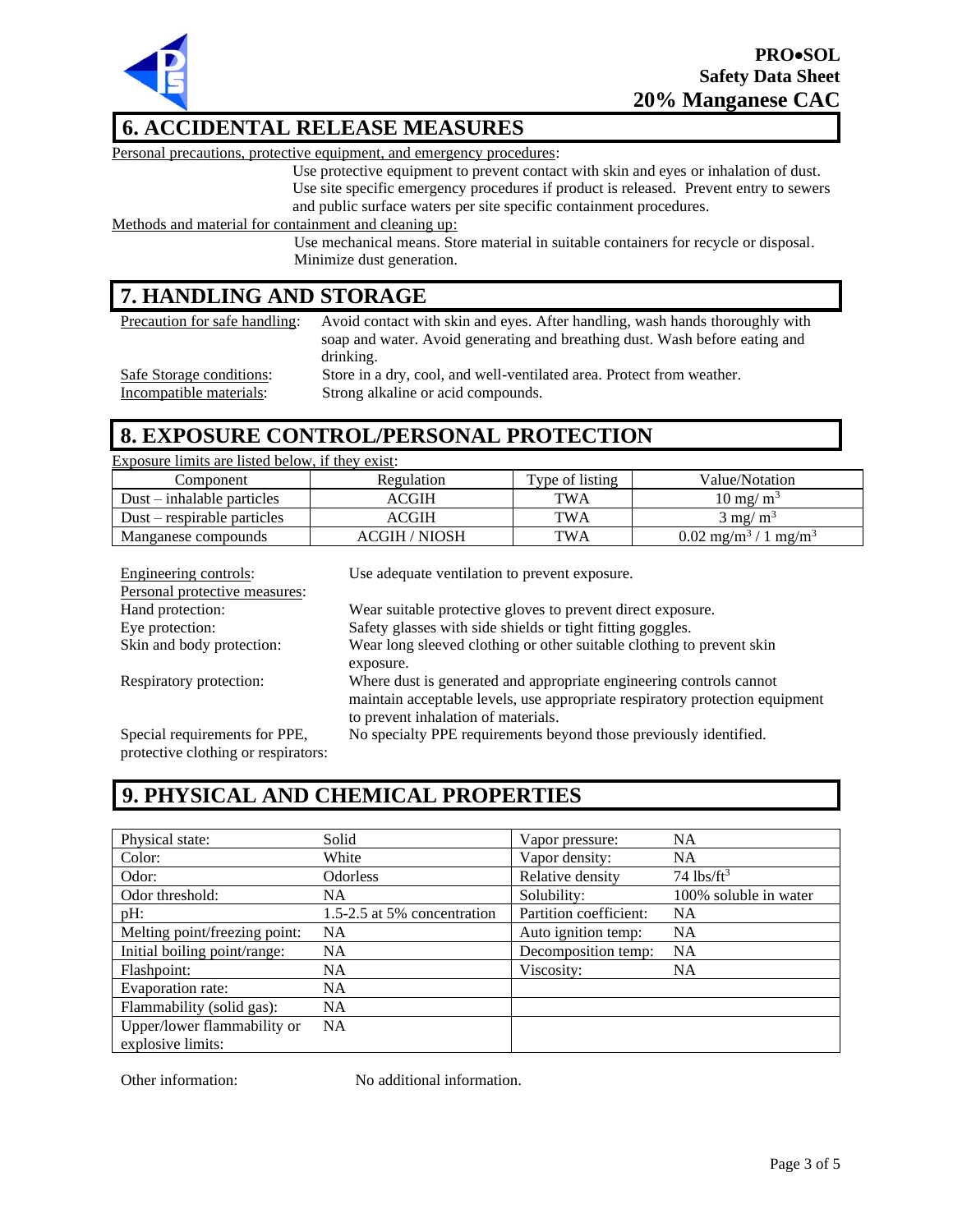

### **10. STABILITY AND REACTIVITY**

Reactivity: This product is stable under normal conditions of use, storage and transport.

Chemical stability: This product is stable at ambient temperatures and atmospheric pressures.

Other:

Hazardous reactions: None determined. Conditions to avoid: Avoid high temperatures. Prevent contact with moisture or incompatible materials. Incompatible materials: Strong alkaline or acid compounds. Hazardous decomposition products: Metal and sulfur fumes when excessive heat is applied.

#### **11. TOXICOLOGICAL INFORMATION**

Likely routes of exposure: Inhalation, Ingestion, Skin contact, Eye contact

| Symptoms/injuries after inhalation:                                | High concentrations of dust may irritate the throat and<br>respiratory system and cause coughing. |                |  |
|--------------------------------------------------------------------|---------------------------------------------------------------------------------------------------|----------------|--|
| Symptoms/injuries after Ingestion:                                 | Mixture components not known to be harmful.                                                       |                |  |
| Symptoms/injuries after skin contact:                              | Causes mild skin irritation                                                                       |                |  |
| Symptoms/injuries after eye contact:                               | Causes eye irritation.                                                                            |                |  |
| Acute toxicity:                                                    | Mixture based on components' toxicity.                                                            |                |  |
| Reproductive toxicity:                                             | No relevant data found.                                                                           |                |  |
| Specific Target Organ Toxicity-S E:                                | May cause respiratory irritation.                                                                 |                |  |
| Specific Target Organ Toxicity-R E:                                | May cause damage to organs through prolonged or repeated exposure.                                |                |  |
| Carcinogenicity:                                                   | Not classified                                                                                    |                |  |
| NTP (National Toxicology Program):                                 |                                                                                                   | Not classified |  |
| IARC (International Agency for Research on Cancer):                |                                                                                                   | Not classified |  |
| ACGIH (American Conference of Governmental Industrial Hygienists): |                                                                                                   | Not classified |  |

#### **12. ECOLOGICAL INFORMATION**

| Toxicity:                      |
|--------------------------------|
| Persistence and degradability: |
| Bioaccumulative potential:     |
| Mobility in soil:              |
| Other adverse effects:         |

No testing data available. No data is available on the degradability of this product. No data is available. No data is available. No further relevant information available.

# **13. DISPOSAL CONSIDERATIONS**

Waste treatment methods: Recommend recycling excess product if at all possible. Avoid sewage and landfill disposal. Place contaminated material in suitable, labeled containers for disposal. See section 8 for exposure control information.

#### **14. TRANSPORT INFORMATION**

#### **DOT: Not regulated for transport**

This information is not intended to convey all specific regulatory or operational requirements/information relating to this product. Transportation classifications may vary by container volume and may be influenced by regional or country variations in regulations. It is the responsibility of the transporting organization to follow all applicable laws, regulations and rules relating to the transportation of the material.